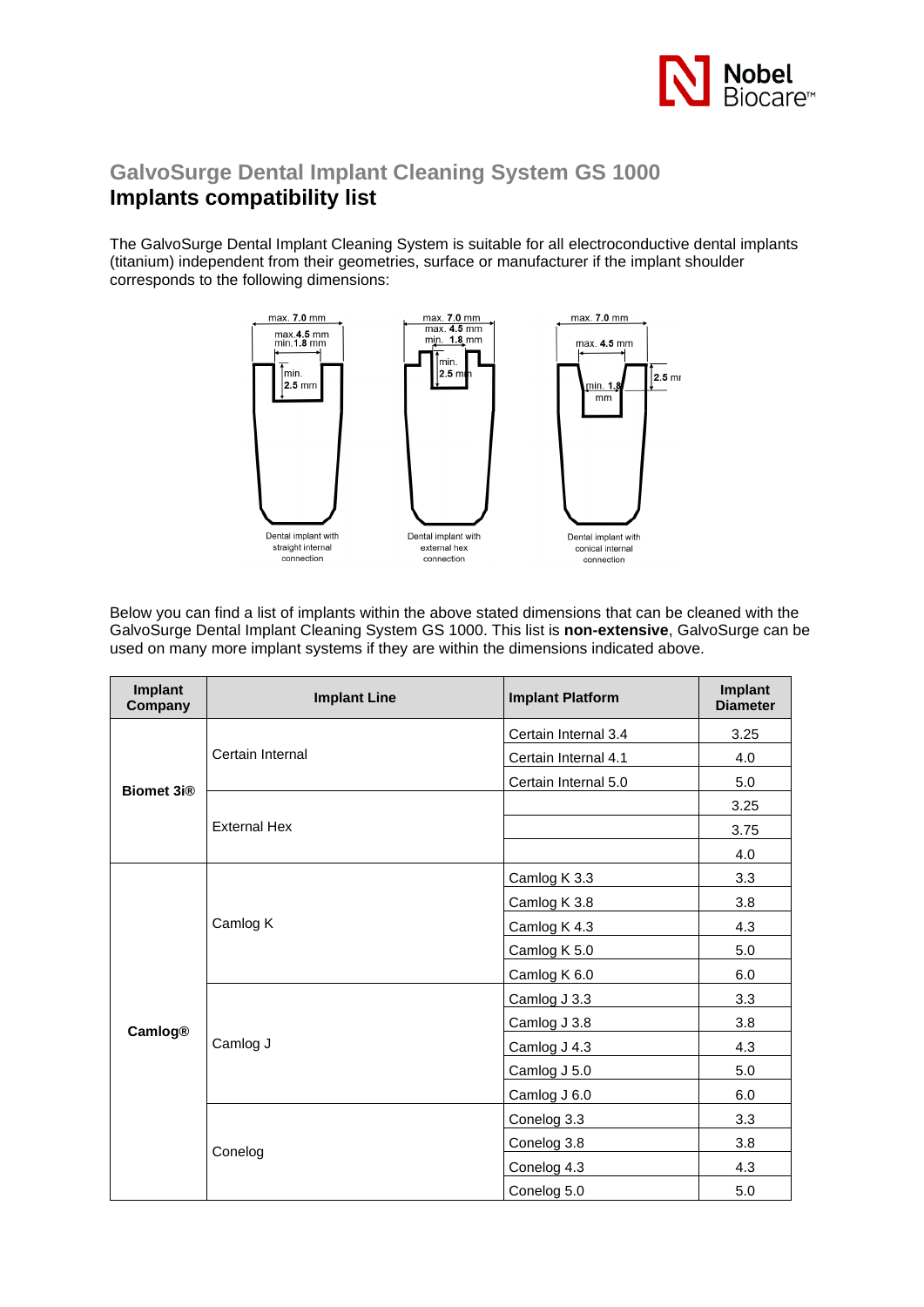

| Implant<br>Company               | <b>Implant Line</b>                                                                      | <b>Implant Platform</b>        | Implant<br><b>Diameter</b> |
|----------------------------------|------------------------------------------------------------------------------------------|--------------------------------|----------------------------|
| <b>Camlog®</b>                   |                                                                                          |                                | 3.8                        |
|                                  | Isy                                                                                      | Isy                            | 4.4                        |
|                                  |                                                                                          |                                | 5.0                        |
|                                  | "Classical" AstraTech TX Line                                                            | 3.0(XS)                        | 3.0                        |
|                                  |                                                                                          |                                | 3.5                        |
|                                  |                                                                                          | $3.5/4.0$ (S)                  | 4.0                        |
| <b>Dentsply</b>                  |                                                                                          | 4.5/5.0 $(L)$                  | 4.5                        |
| <b>Astra Tech</b><br>Implant     |                                                                                          |                                | 5.0                        |
| System™                          | EV Line                                                                                  | 3.0                            | 3.0                        |
|                                  |                                                                                          | 3.6                            | 3.6                        |
|                                  |                                                                                          | 4.2                            | 4.2                        |
|                                  |                                                                                          | 4.8                            | 4.8                        |
|                                  |                                                                                          |                                | 3.5                        |
|                                  | Older C line without index                                                               | C Type                         | 4.5                        |
|                                  |                                                                                          |                                | 5.5                        |
| <b>Dentsply</b>                  |                                                                                          |                                | 7.0                        |
| <b>Ankylos®</b>                  |                                                                                          |                                | 3.5                        |
|                                  |                                                                                          | X Type                         | 4.5                        |
|                                  | Younger X line with index                                                                |                                | 5.5                        |
|                                  |                                                                                          |                                | 7.0                        |
|                                  | S Line                                                                                   | 3.0 (Friadent)                 | 3.0                        |
| <b>Dentsply</b><br><b>Sirona</b> |                                                                                          | 3.4 (Friadent)                 | 3.4                        |
|                                  |                                                                                          | 3.8 (Friadent)                 | 3.8                        |
| <b>XiVE®</b>                     |                                                                                          | 4.5 (Friadent)                 | 4.5                        |
|                                  |                                                                                          | 5.5 (Friadent)                 | 5.5                        |
|                                  | Frialit                                                                                  | 3.4 (Friadent)                 | 3.4                        |
| <b>Dentsply</b><br><b>Sirona</b> |                                                                                          | 3.8 (Friadent)                 | 3.8                        |
| <b>Frialit®</b>                  |                                                                                          | 4.5 (Friadent)                 | 4.5                        |
|                                  |                                                                                          | 5.5 (Friadent)                 | 5.5                        |
|                                  | NobelActive®, NobelParallel™ CC,<br>NobelReplace® CC, NobelReplace®<br>CC PMC            | Conical Connection - 3.0       | 3.0                        |
|                                  |                                                                                          | Conical Connection - NP        | 3.5                        |
|                                  |                                                                                          |                                | 3.75                       |
|                                  |                                                                                          | <b>Conical Connection - RP</b> | 4.3                        |
|                                  |                                                                                          |                                | 5.0                        |
| <b>Nobel</b><br><b>Biocare</b>   |                                                                                          | Conical Connection - WP        | 5.5                        |
|                                  | NobelReplace® Tapered, Replace<br>Select™ Tapered, Replace Select™<br><b>Tapered PMC</b> | Tri-Channel Connection - NP    | 3.5                        |
|                                  |                                                                                          | Tri-Channel Connection - RP    | 4.0                        |
|                                  |                                                                                          |                                | 4.3                        |
|                                  |                                                                                          | Tri-Channel Connection - WP    | 5.0                        |
|                                  |                                                                                          |                                | 6.0                        |